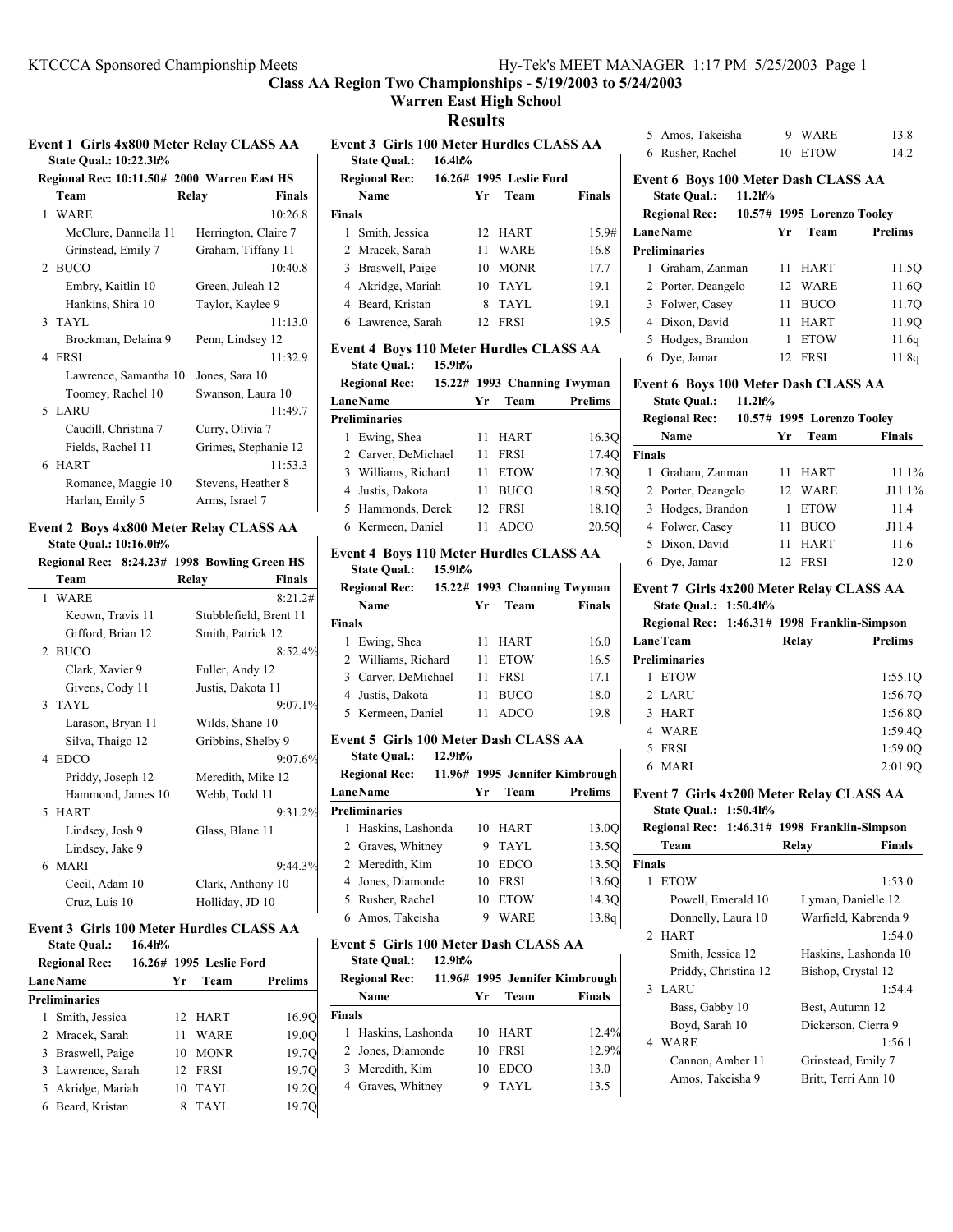**Class AA Region Two Championships - 5/19/2003 to 5/24/2003 Warren East High School**

**Results**

|  | .                |  |           |        |  |  |
|--|------------------|--|-----------|--------|--|--|
|  | 3 Hammond, James |  | $10$ EDCO | 4:44.3 |  |  |
|  | 4 Ryan, Nick     |  | 12 ETOW   | 4:51.9 |  |  |
|  | 5 Garrett, Brian |  | 11 HART   | 4:59.3 |  |  |
|  | 6 Wilds, Shane   |  | $10$ TAYL | 4:59.8 |  |  |

**Event 11 Girls 4x100 Meter Relay CLASS AA**

**State Qual.: 53.0h%**

| <b>Regional Rec:</b> |                      |       | 50.31# 1997 Franklin-Simpson              |                |
|----------------------|----------------------|-------|-------------------------------------------|----------------|
| <b>LaneTeam</b>      |                      | Relav |                                           | <b>Prelims</b> |
|                      | <b>Preliminaries</b> |       |                                           |                |
|                      | <b>ETOW</b>          |       |                                           | 54.5Q          |
|                      | 2 FRSI               |       |                                           | 55.0O          |
|                      | 3 LARU               |       |                                           | 55.5Q          |
|                      | 4 WARE               |       |                                           | 57.0O          |
|                      |                      |       | Yarborough, Shatoya 11 Grinstead, Emily 7 |                |
|                      | Yates, Whitney 10    |       | Amos, Takeisha 9                          |                |
|                      | 5 TAYL               |       |                                           | 57.90          |
|                      | MARI                 |       |                                           |                |

# **Event 11 Girls 4x100 Meter Relay CLASS AA**

| <b>State Oual.:</b> | 53.0h% |
|---------------------|--------|
|---------------------|--------|

|                    |       | Regional Rec: 50.31# 1997 Franklin-Simpson |
|--------------------|-------|--------------------------------------------|
| Team               | Relav | <b>Finals</b>                              |
| <b>Finals</b>      |       |                                            |
| <b>ETOW</b><br>1   |       | 53.9                                       |
| Powell, Emerald 10 |       | Lyman, Danielle 12                         |
| Donnelly, Laura 10 |       | Warfield, Kabrenda 9                       |
| 2 FRSI             |       | 54.8                                       |
| Leathers, Sara 12  |       | Lawrence, Sarah 12                         |
| Crafton, Julia 12  |       | Jones, Diamonde 10                         |
| 3 LARU             |       | 55.0                                       |
| Bass, Gabby 10     |       | Best, Autumn 12                            |
| Boyd, Sarah 10     |       | Dickerson, Cierra 9                        |
| 4 WARE             |       | 55.1                                       |
| Amos, Takeisha 9   |       | Britt, Terri Ann 10                        |
| Cannon, Toni 10    |       | Yarborough, Shatoya 11                     |
| 5 TAYL             |       | 56.3                                       |
| Graves, Whitney 9  |       | Gowin, Ciera 6                             |

# **Event 12 Boys 4x100 Meter Relay CLASS AA**

| <b>State Qual.:</b>  | 45.0h% |                              |                 |                   |
|----------------------|--------|------------------------------|-----------------|-------------------|
| <b>Regional Rec:</b> |        | 43.72# 1997 Franklin-Simpson |                 |                   |
| <b>LaneTeam</b>      |        | Relav                        |                 | <b>Prelims</b>    |
| <b>Preliminaries</b> |        |                              |                 |                   |
| <b>FRSI</b>          |        |                              |                 | 45.3Q             |
| <b>ETOW</b>          |        |                              |                 | 45.3Q             |
| Hatcher, Blake       |        |                              | Owens, James 12 |                   |
| 3 HART               |        |                              |                 | 45.7Q             |
| 4 MONR               |        |                              |                 | 47.1O             |
| 5 TAYL               |        |                              |                 | 52.60             |
| 6 WARE               |        |                              |                 | 50.0 <sub>q</sub> |
|                      |        |                              |                 |                   |

#### **Event 12 Boys 4x100 Meter Relay CLASS AA State Qual.: 45.0h%**

|        | state Qual.:         | 45.VN% |       |                              |               |
|--------|----------------------|--------|-------|------------------------------|---------------|
|        | <b>Regional Rec:</b> |        |       | 43.72# 1997 Franklin-Simpson |               |
|        | Team                 |        | Relay |                              | <b>Finals</b> |
| Finals |                      |        |       |                              |               |
| 1      | <b>ETOW</b>          |        |       |                              | 44.4%         |
|        | Churchill, Kenny 12  |        |       | Simpson, Marquee 12          |               |
|        | Hodges, Brandon 1    |        |       | Allen, BJ 9                  |               |
|        | 2 FRSI               |        |       |                              | 45.4          |
|        | Womack, Jarod 10     |        |       | Dye, Jamar 12                |               |
|        | Griffin, William 12  |        |       | Carver, DeMichael 11         |               |
|        | 3 HART               |        |       |                              | 45.5          |
|        | Graham, Zanman 11    |        |       | Corey, Pete 11               |               |
|        | Rogers, Gilbert 11   |        |       | Ewing, Shea 11               |               |
|        | 4 BUCO               |        |       |                              | 49.7          |
|        | 5 TAYL               |        |       |                              | 50.9          |
|        | Williams, Carl 9     |        |       | White, Donald 6              |               |
|        | Wright, Clint 12     |        |       | Harris, Wayne 8              |               |

## **Event 13 Girls 400 Meter Dash CLASS AA**

| Regional Rec: 1:01.26# 2002 Nicole Jaggers |    |             |                |
|--------------------------------------------|----|-------------|----------------|
| <b>LaneName</b>                            | Yr | <b>Team</b> | <b>Prelims</b> |
| <b>Preliminaries</b>                       |    |             |                |
| 1 Yates, Kathryn                           |    | 12 ETOW     | 1:02.80        |
| 2 McCreary, Chelsea                        | 9  | <b>MONR</b> | 1:07.70        |
| 3 Cannon, Amber                            |    | WARE        | 1:07.8Q        |
| 4 Wurst, Sophia                            |    | <b>HART</b> | 1:08.1O        |
| 5 Meredith, Kim                            |    | <b>EDCO</b> | 1:08.50        |
| 6 Bell, Danielle                           |    | MARI        |                |

#### **Event 13 Girls 400 Meter Dash CLASS AA State Qual.: 1:00.8h%**

|        | Regional Rec: 1:01.26# 2002 Nicole Jaggers |    |             |               |
|--------|--------------------------------------------|----|-------------|---------------|
|        | Name                                       | Уr | Team        | <b>Finals</b> |
| Finals |                                            |    |             |               |
|        | 1 Cannon, Amber                            | 11 | WARE        | 1:01.1#       |
|        | 2 Yates, Kathryn                           |    | 12 ETOW     | 1:02.2        |
|        | 3 McCreary, Chelsea                        | 9  | <b>MONR</b> | 1:06.5        |
|        | 4 Bell, Danielle                           | 9  | <b>MARI</b> | 1:07.7        |
|        | 5 Wurst, Sophia                            |    | <b>HART</b> | 1:11.3        |

 $\mathsf{l}$ 

# **Event 14 Boys 400 Meter Dash CLASS AA**

| ________________<br><b>State Qual.:</b> | 52.0h% |    | 1.1                        |                   |
|-----------------------------------------|--------|----|----------------------------|-------------------|
| <b>Regional Rec:</b>                    |        |    | 48.93# 1999 Teco Dickerson |                   |
| <b>LaneName</b>                         |        | Yr | Team                       | <b>Prelims</b>    |
| <b>Preliminaries</b>                    |        |    |                            |                   |
| 1 Webb, Todd                            |        | 11 | <b>EDCO</b>                | 53.90             |
| 2 Smith, Patrick                        |        |    | 12 WARE                    | 54.60             |
| 3 Folwer, Casey                         |        | 11 | <b>BUCO</b>                | 54.8O             |
| 4 Cecil, Adam                           |        | 10 | MARI                       | 1:01.20           |
| 5 Larason, Bryan                        |        | 11 | TAYL                       | 55.7 <sub>q</sub> |
| Fields, Joey<br>6                       |        | 11 | <b>BUCO</b>                | 57.0c             |

# **Finals ... (Event 7 Girls 4x200 Meter Relay CLASS AA)**5 2:04.4 MARI Bell, Danielle 9 Calhoun, Shamica 9 Devine, Brittany 9 Leake, Danielle 9 **Event 8 Boys 4x200 Meter Relay CLASS AA State Qual.: 1:34.8h% Regional Rec: 1:32.85# 2000 Bowling Green**

| <b>Prelims</b> |
|----------------|
|                |
| %1:34.0O       |
| 1:34.90        |
| 1:38.6Q        |
| 1:38.7Q        |
| 1:41.0O        |
| 1:44.8q        |
| Relay          |

# **Event 8 Boys 4x200 Meter Relay CLASS AA**

**State Qual.: 1:34.8h%**

|        | Regional Rec: 1:32.85# 2000 Bowling Green |                     |               |
|--------|-------------------------------------------|---------------------|---------------|
|        | Team                                      | Relay               | <b>Finals</b> |
| Finals |                                           |                     |               |
| 1      | <b>ETOW</b>                               |                     | 1:31.2#       |
|        | Churchill, Kenny 12                       | Simpson, Marquee 12 |               |
|        | Hodges, Brandon 1                         | Cleaver, Devan 12   |               |
|        | 2 HART                                    |                     | 1:33.8%       |
|        | Graham, Zanman 11                         | Corey, Pete 11      |               |
|        | Rogers, Gilbert 11                        | Ewing, Shea 11      |               |
|        | 3 BUCO                                    |                     | 1:38.0        |
| 4      | <b>MONR</b>                               |                     | 1:38.5        |
|        | Baber, Randy 12                           | Bartley, Dillan 11  |               |
|        | Grace, Zach 12                            | Harlan, Daniel 11   |               |
|        | 5 WARE                                    |                     | 1:40.1        |
|        |                                           | Hayes, Brandon 11   |               |
|        | Dunn, Terrence 7                          | Yates, John 7       |               |
|        | 6 MARI                                    |                     | 1:50.1        |
|        | Brown, Kevin 12                           | Cruz, Luis 10       |               |
|        | Green, Michael 11                         | Price, Michael 9    |               |

### **Event 9 Girls 1600 Meter Run CLASS AA State Qual.: 5:29.6h%**

**Regional Rec: 5:21.80 2000 # Heather Coulter**

| Regional Rec: 3:41.00# 2000 Heather Counter |     |             |               |
|---------------------------------------------|-----|-------------|---------------|
| Name                                        | Yr. | Team        | <b>Finals</b> |
| 1 Jaggers, Nicole                           |     | 12 EDCO     | 5:19.7#       |
| 2 McClure, Dannella                         | 11  | WARE        | 5:35.5        |
| 3 Slaughter, Chelsea                        | 8   | <b>EDCO</b> | 6:03.0        |
| 4 Penn, Lindsey                             |     | 12 TAYL     | 6:07.9        |
| 5 Graham, Tiffany                           |     | WARE        | 6:10.0        |
| 6 Wise, Erin                                | 10  | <b>ETOW</b> | 6:10.4        |
|                                             |     |             |               |

# **Event 10 Boys 1600 Meter Run CLASS AA**

**State Qual.: 4:35.3h%**

| Regional Rec: 4:25.00# 1998 Justin Griffin |      |         |               |
|--------------------------------------------|------|---------|---------------|
| Name                                       | Yr — | Team    | <b>Finals</b> |
| 1 Keown, Travis                            |      | 11 WARE | $4:34.3\%$    |
| 2 Webster, David                           |      | 12 ETOW | 4:36.8        |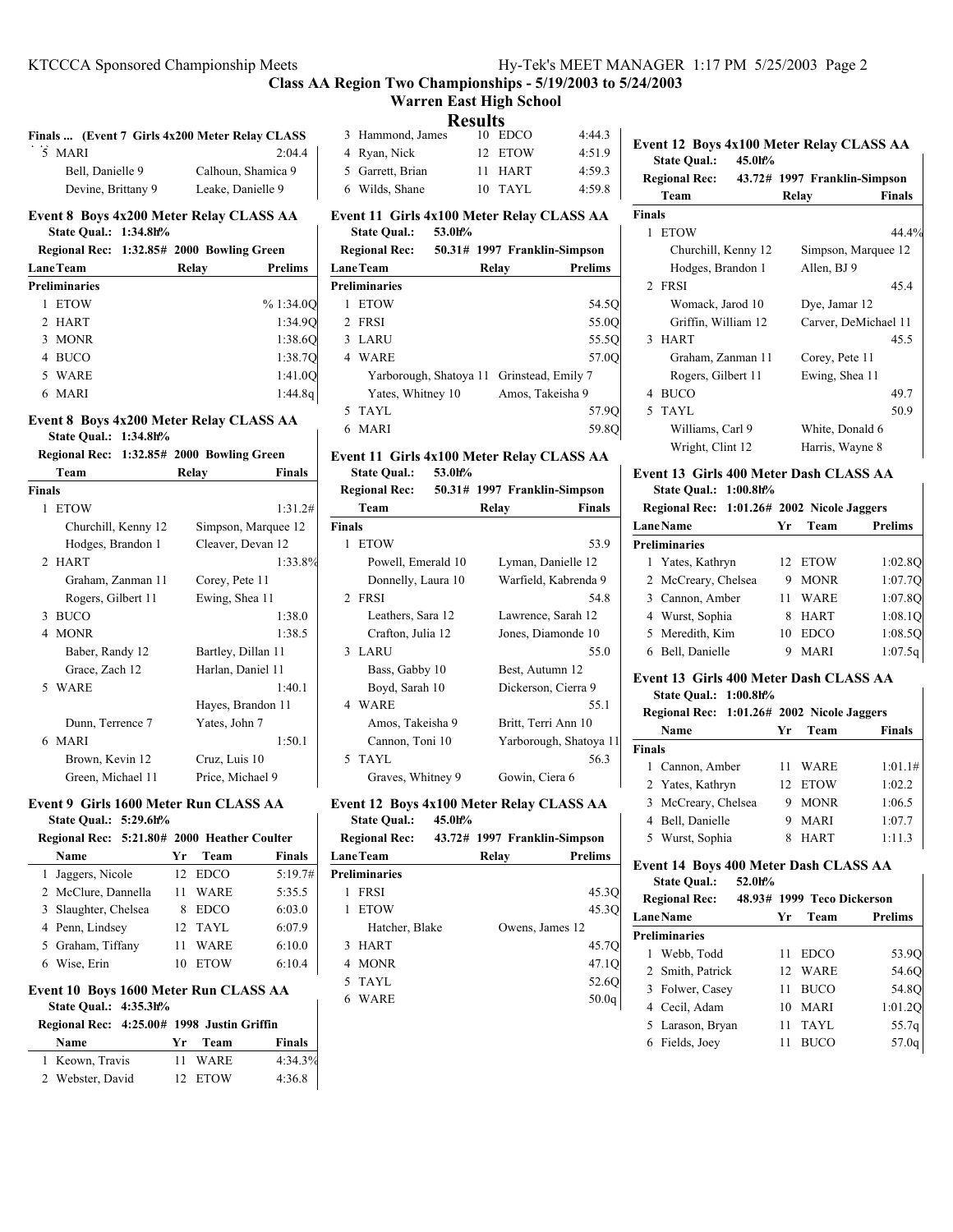**Warren East High School**

### **Results**

|  |  | Event 14 Boys 400 Meter Dash CLASS AA |  |
|--|--|---------------------------------------|--|
|--|--|---------------------------------------|--|

|               | втене на вото что несен вази связоо на г |        |                            |        |  |  |
|---------------|------------------------------------------|--------|----------------------------|--------|--|--|
|               | <b>State Qual.:</b>                      | 52.0h% |                            |        |  |  |
|               | <b>Regional Rec:</b>                     |        | 48.93# 1999 Teco Dickerson |        |  |  |
|               | Name                                     | Yr     | Team                       | Finals |  |  |
| <b>Finals</b> |                                          |        |                            |        |  |  |
|               | 1 Folwer, Casey                          | 11     | BUCO                       | 51.4%  |  |  |
|               | 2 Cecil, Adam                            | 10     | <b>MARI</b>                | 51.6%  |  |  |
|               | 3 Smith, Patrick                         |        | 12 WARE                    | 51.7%  |  |  |
|               | 4 Webb, Todd                             | 11     | <b>EDCO</b>                | 54.1   |  |  |
|               | 5 Fields, Joey                           | 11     | BUCO                       | 56.0   |  |  |
|               | 6 Larason, Brvan                         | 11     | TAYL                       | 56.2   |  |  |

#### **Event 15 Girls 300 Meter Hurdles CLASS AA State Qual.: 48.9h%**

| 48.20# 2000 Natalie Miles |
|---------------------------|
| Prelims                   |
|                           |
| 54.4O                     |
| 56.00                     |
| 55.4Q                     |
|                           |

## **Event 15 Girls 300 Meter Hurdles CLASS AA**

4 Mracek, Sarah 11 WARE 58.5Q 5 Gusler, Brooke 10 LARU 55.8Q 6 58.9Q Akridge, Mariah 10 TAYL

**State Qual.: 48.9h%**

|        | <b>Regional Rec:</b> |    | 48.20# 2000 Natalie Miles |               |
|--------|----------------------|----|---------------------------|---------------|
|        | Name                 | Yr | Team                      | <b>Finals</b> |
| Finals |                      |    |                           |               |
|        | 1 Lawrence, Sarah    |    | 12 FRSI                   | 51.5          |
|        | 2 Brockman, Delaina  | 9  | TAYL                      | 52.8          |
|        | 3 Gusler, Brooke     | 10 | LARU                      | 53.9          |
|        | 4 Braswell, Paige    | 10 | <b>MONR</b>               | 56.3          |
|        | 5 Mracek, Sarah      | 11 | WARE                      | 57.2          |
|        | 6 Akridge, Mariah    | 10 | TAYL                      | 59.3          |

## **Event 16 Boys 300 Meter Hurdles CLASS AA**

| <b>State Qual.:</b> | $41.9h$ %                             |  |  |  |  |
|---------------------|---------------------------------------|--|--|--|--|
| Decisional Dear     | $41.044$ $1005.0$ $C$ $A$ $I_2$ $I_3$ |  |  |  |  |

| Regional Rec:   |                      | $41.04\#$ 1995 Chad Johnson |    |             |                |
|-----------------|----------------------|-----------------------------|----|-------------|----------------|
| <b>LaneName</b> |                      |                             | Yr | Team        | <b>Prelims</b> |
|                 | <b>Preliminaries</b> |                             |    |             |                |
|                 | 1 Carver, DeMichael  |                             | 11 | <b>FRSI</b> | 42.6Q          |
|                 | 2 Ewing, Shea        |                             |    | <b>HART</b> | 43.5O          |
|                 | 3 Webster, David     |                             |    | 12 ETOW     | 43.8O          |
|                 | 4 Taylor, Chris      |                             |    | 12 ADCO     | 43.7Q          |
|                 | 5 Justis, Dakota     |                             |    | <b>BUCO</b> | 44.3O          |
|                 | 6 Bowers, Derek      |                             |    | <b>WARE</b> |                |

## **Event 16 Boys 300 Meter Hurdles CLASS AA**

| <b>State Qual.:</b> | 41.9h% |  |
|---------------------|--------|--|
|                     |        |  |

| <b>Regional Rec:</b> |    | 41.04# 1995 Chad Johnson |               |
|----------------------|----|--------------------------|---------------|
| Name                 | Yг | Team                     | <b>Finals</b> |
| <b>Finals</b>        |    |                          |               |
| 1 Ewing, Shea        |    | 11 HART                  | 41.1%         |
| 2 Carver, DeMichael  |    | 11 FRSI                  | J41.1%        |
| 3 Justis, Dakota     | 11 | <b>BUCO</b>              | 42.2          |

|                  | тозино |         |      |
|------------------|--------|---------|------|
| 4 Webster, David |        | 12 ETOW | 43.8 |
| 5 Taylor, Chris  |        | 12 ADCO | 44.5 |
| 6 Bowers, Derek  |        | 12 WARE | 46.1 |
|                  |        |         |      |

## **Event 17 Girls 800 Meter Dash CLASS AA State Qual.: 2:26.1h%**

## **Regional Rec: 2:21.27# 2000 Heather Coulter**

| Name                | Team<br>Уr           | <b>Finals</b> |
|---------------------|----------------------|---------------|
| 1 McClure, Dannella | WARE                 | 2:17.8#       |
| 2 Jaggers, Nicole   | 12 EDCO              | 2:29.1        |
| 3 Embry, Kaitlin    | <b>BUCO</b><br>10    | 2:32.8        |
| 4 Grinstead, Emily  | 7 WARE               | 2:35.8        |
| 5 Roso, Ashtian     | LARU                 | 2:40.8        |
| 6 Penn, Lindsey     | TAYL<br>$12^{\circ}$ | 2:43.0        |

## **Event 18 Boys 800 Meter Dash CLASS AA State Qual.: 2:02.0h%**

## **Regional Rec: 1:59.71# 1998 Justin Griffin**

| Name              | Team<br>Yг        | <b>Finals</b> |
|-------------------|-------------------|---------------|
| 1 Gifford, Brian  | 12 WARE           | 2:01.5%       |
| 2 Fuller, Andy    | 12 BUCO           | 2:05.6        |
| 3 Johnson, Camron | 12 WARE           | 2:06.4        |
| 4 Larason, Bryan  | 11 TAYL           | 2:11.5        |
| 5 Witt, Robbie    | <b>ETOW</b><br>10 | 2:15.9        |
| 6 Givens, Cody    | <b>BUCO</b>       | 2:17.1        |

#### **Event 19 Girls 200 Meter Dash CLASS AA State Qual.: 26.8h%**

| <b>Regional Rec:</b> |    | 25.06# 1998 Leah Smith |                   |
|----------------------|----|------------------------|-------------------|
| <b>LaneName</b>      | Уr | Team                   | Prelims           |
| <b>Preliminaries</b> |    |                        |                   |
| 1 Cannon, Amber      | 11 | WARE                   | 27.2Q             |
| 2 Meredith, Kim      | 10 | EDCO                   | 28.4Q             |
| 3 Best, Autumn       |    | 12 LARU                | 28.5 <sub>O</sub> |
| 4 Graves, Whitney    | 9  | TAYL                   | 28.7Q             |
| 5 Percell, Desire    | 10 | <b>ETOW</b>            | 29.2q             |
| 6 Jones, Diamonde    | 10 | <b>FRSI</b>            | 29.4q             |
|                      |    |                        |                   |

#### **Event 19 Girls 200 Meter Dash CLASS AA State Qual.: 26.8h%**

|               | <b>Regional Rec:</b> |    | 25.06# 1998 Leah Smith |               |
|---------------|----------------------|----|------------------------|---------------|
|               | Name                 | Уr | Team                   | <b>Finals</b> |
| <b>Finals</b> |                      |    |                        |               |
|               | 1 Cannon, Amber      | 11 | WARE                   | 27.1          |
|               | 2 Meredith, Kim      |    | 10 EDCO                | J27.1         |
|               | 3 Best, Autumn       |    | 12 LARU                | 28.0          |
|               | 4 Graves, Whitney    |    | 9 TAYL                 | J28.0         |
|               | 5 Jones, Diamonde    | 10 | <b>FRSI</b>            | 29.2          |
|               | 6 Percell, Desire    |    | 10 ETOW                | 29.3          |
|               |                      |    |                        |               |

### **Event 20 Boys 200 Meter Dash CLASS AA**

| <b>State Qual.:</b><br><b>Regional Rec:</b> | $23.0h$ % |    | 21.88# 2000 Billy Taylor |                   |
|---------------------------------------------|-----------|----|--------------------------|-------------------|
| <b>LaneName</b>                             |           | Yr | Team                     | <b>Prelims</b>    |
| <b>Preliminaries</b>                        |           |    |                          |                   |
| 1 Graham, Zanman                            |           |    | 11 HART                  | 23.5 <sub>O</sub> |
| 2 Hodges, Brandon                           |           |    | <b>ETOW</b>              | 24.0O             |
|                                             |           |    |                          |                   |

| 3 Griffin, William | 12 FRSI | 24.1Q |
|--------------------|---------|-------|
| 4 Dye, Jamar       | 12 FRSI | 24.2Q |
| 5 Churchill, Kenny | 12 ETOW | 24.4Q |
| 6 Harlan, Daniel   | 11 MONR | 24.9q |

 $\mathbf{I}$ 

#### **Event 20 Boys 200 Meter Dash CLASS AA State Qual.: 23.0h%**

|               |                      | ------ |    |                          |        |
|---------------|----------------------|--------|----|--------------------------|--------|
|               | <b>Regional Rec:</b> |        |    | 21.88# 2000 Billy Taylor |        |
|               | Name                 |        | Yr | Team                     | Finals |
| <b>Finals</b> |                      |        |    |                          |        |
| 1             | Graham, Zanman       |        |    | 11 HART                  | 22.6%  |
|               | 2 Churchill, Kenny   |        |    | 12 ETOW                  | 23.1   |
|               | 3 Hodges, Brandon    |        |    | <b>ETOW</b>              | J23.1  |
|               | 4 Griffin, William   |        |    | 12 FRSI                  | 23.6   |
|               | 5 Harlan, Daniel     |        |    | <b>MONR</b>              | 24.1   |
|               | 6 Dye, Jamar         |        |    | FRSI                     | 24.2   |

### **Event 21 Girls 3200 Meter Run CLASS AA State Qual.: 12:26.2h%**

| Regional Rec: 11:47.00# 1998 Cara Nichols |  |  |
|-------------------------------------------|--|--|

| Name                 | Уr | Team        | <b>Finals</b> |
|----------------------|----|-------------|---------------|
| 1 Jaggers, Nicole    |    | 12 EDCO     | 12:22.2%      |
| 2 Taylor, Christy    | 12 | WARE        | 12:27.5       |
| 3 Herrington, Claire |    | <b>WARE</b> | 13:05.1       |
| 4 Spear, Jennifer    |    | <b>ETOW</b> | 14:21.4       |
| 5 Wise, Julie        | 10 | <b>ETOW</b> | 14:24.8       |
| 6 Fields, Rachel     |    | LARU        | 15:02.8       |

#### **Event 22 Boys 3200 Meter Run CLASS AA State Qual.: 10:16.0h%**

| ыние Опан. 10.10.011/0                  |     |             |               |  |  |
|-----------------------------------------|-----|-------------|---------------|--|--|
| Regional Rec: 9:45.29# 2000 Chris Young |     |             |               |  |  |
| Name                                    | Yr. | Team        | <b>Finals</b> |  |  |
| 1 Keown, Travis                         | 11  | WARE        | 10:24.3       |  |  |
| 2 Stubblefield, Brent                   | 11  | WARE        | 10:49.1       |  |  |
| 3 Garrett, Brian                        | 11  | <b>HART</b> | 11:12.2       |  |  |
| 4 Todd, James                           |     | 12 ETOW     | 11:18.4       |  |  |
| 5 Clark, Xavier                         | 9   | <b>BUCO</b> | 12:05.2       |  |  |
| 6 Farmer, Daniel                        |     | <b>FRSI</b> | 12:09.0       |  |  |

### **Event 23 Girls 4x400 Meter Relay CLASS AA State Qual.: 4:15.6h%**

| Regional Rec: 4:14.80# 2000 Warren East HS |       |                   |                |
|--------------------------------------------|-------|-------------------|----------------|
| Lane Team                                  | Relay |                   | <b>Prelims</b> |
| Preliminaries                              |       |                   |                |
| WARE                                       |       |                   | 4:28.0Q        |
| 2 BUCO                                     |       |                   | 4:35.70        |
| Embry, Kaitlin 10                          |       | Hankins, Shira 10 |                |
| Taylor, Kaylee 9                           |       | Green, Juleah 12  |                |
| 3 ETOW                                     |       |                   | 4:30.70        |
| 4 HART                                     |       |                   | 4:41.3O        |
| 5 TAYL                                     |       |                   | 4:45.3O        |
| LARU                                       |       |                   | 4:55.6         |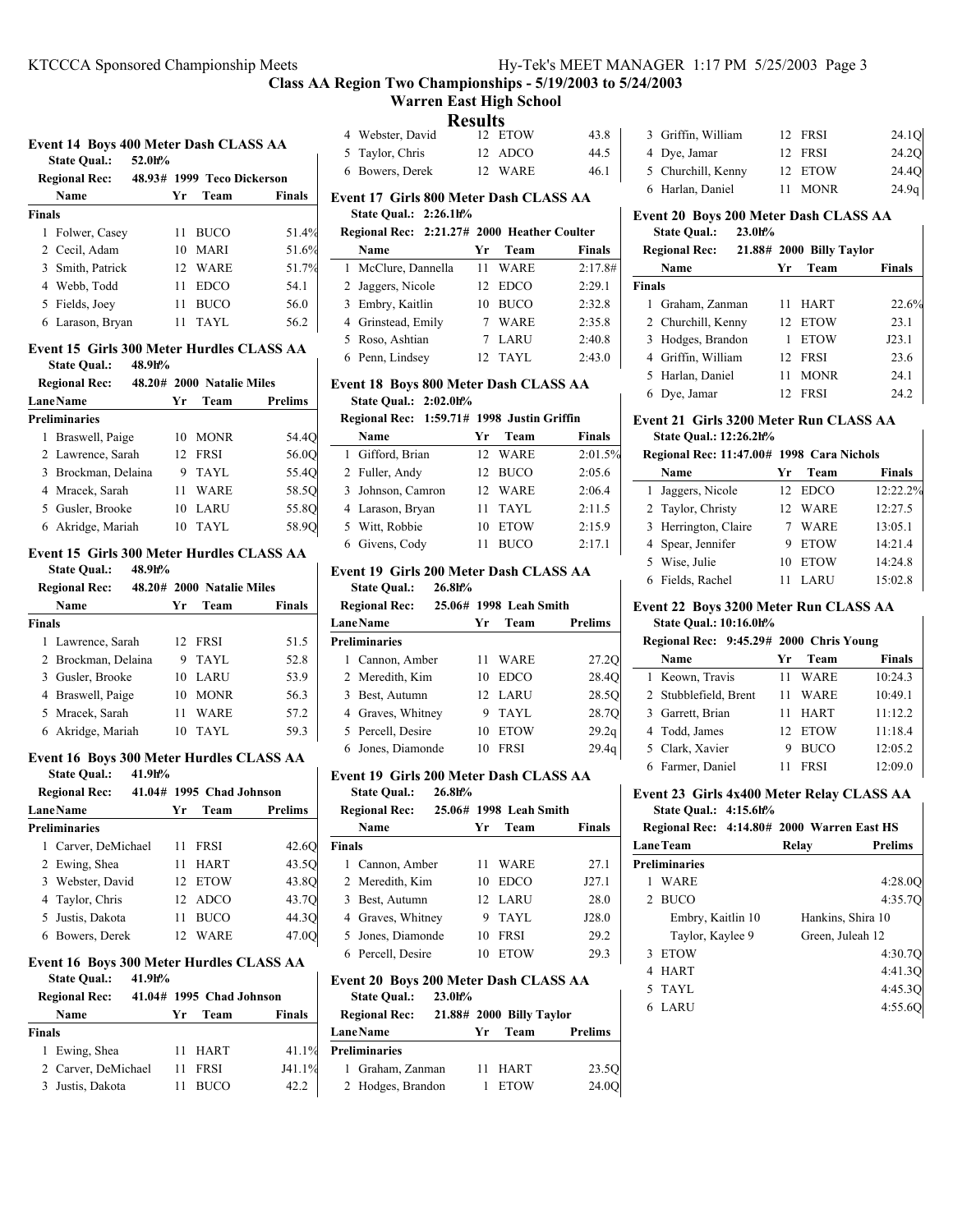## **Warren East High School**

**Results**

|                              | Event 23 Girls 4x400 Meter Relay CLASS AA |  |  |
|------------------------------|-------------------------------------------|--|--|
| <b>State Qual.: 4:15.6h%</b> |                                           |  |  |

|        | Regional Rec: 4:14.80# 2000 Warren East HS |                        |
|--------|--------------------------------------------|------------------------|
|        | Team                                       | <b>Finals</b><br>Relay |
| Finals |                                            |                        |
|        | 1 WARE                                     | 4:18.9                 |
|        | McClure, Dannella 11                       | Cannon, Amber 11       |
|        | Grinstead, Emily 7                         | Britt, Terri Ann 10    |
|        | 2 ETOW                                     | 4:25.4                 |
|        | Yates, Kathryn 12                          | Lyman, Danielle 12     |
|        | Donnelly, Laura 10                         | Jolly, Carolyn 8       |
|        | 3 BUCO                                     | 4:33.7                 |
|        | Embry, Kaitlin 10                          | Hankins, Shira 10      |
|        | Taylor, Kaylee 9                           | Green, Juleah 12       |
|        | 4 HART                                     | 4:37.0                 |
|        | Smith, Jessica 12                          | Priddy, Christina 12   |
|        | Bishop, Crystal 12                         | Wurst, Sophia 8        |
|        | 5 TAYL                                     | 4:42.2                 |
|        | Beard, Amber 11                            | Gowin, Ciera 6         |
|        | Brockman, Delaina 9                        | Penn, Lindsey 12       |
|        | 6 LARU                                     | 4:52.2                 |
|        | Bass, Gabby 10                             | Boyd, Sarah 10         |
|        | Caudill, Christina 7                       | Dickerson, Cierra 9    |

#### **Event 24 Boys 4x400 Meter Relay CLASS AA State Qual.: 3:33.4h%**

|                      |       | Regional Rec: 3:32.56# 1993 Barren County HS |  |  |  |
|----------------------|-------|----------------------------------------------|--|--|--|
| <b>LaneTeam</b>      | Relay | <b>Prelims</b>                               |  |  |  |
| <b>Preliminaries</b> |       |                                              |  |  |  |
| WARE                 |       | 3:37.6Q                                      |  |  |  |
| 2 ETOW               |       | 3:43.8O                                      |  |  |  |
| 4 HART               |       | 3:52.60                                      |  |  |  |
| 5 TAYL               |       | 3:54.20                                      |  |  |  |
| <b>MARI</b>          |       | 4:11.6Q                                      |  |  |  |
| Saa, Pablo 11        |       |                                              |  |  |  |

#### **Event 24 Boys 4x400 Meter Relay CLASS AA State Qual.: 3:33.4h%**

|              |       | Regional Rec: 3:32.56# 1993 Barren County HS |
|--------------|-------|----------------------------------------------|
| Team         | Relay | <b>Finals</b>                                |
| $\mathbf{r}$ |       |                                              |

| Finals |                     |                    |
|--------|---------------------|--------------------|
|        | 1 WARE              | 3:33.4%            |
|        | Porter, Deangelo 12 | Gifford, Brian 12  |
|        | Smith, Patrick 12   | Johnson, Camron 12 |
|        | 2 ETOW              | 3:35.2             |
|        | Churchill, Kenny 12 | Allen, BJ 9        |
|        | Webster, David 12   | Ryan, Nick 12      |
|        | 3 BUCO              | 3:36.1             |
|        | Fuller, Andy 12     | Jackson, Jamie 11  |
|        | Carver, John 12     | Folwer, Casey 11   |
|        | 4 HART              | 3:50.4             |
|        | Corey, Pete 11      | Rogers, Gilbert 11 |
|        | Hoffman, Phil 10    | Bryant, Daniel 11  |
|        | 5 MARI              | 4:04.1             |
|        | Cecil, Adam 10      | Clark, Anthony 10  |
|        | Cruz, Luis 10       | Holliday, JD 10    |
|        |                     |                    |

## **Event 25 Girls Shot Put CLASS AA State Qual.: 32-11% Regional Rec:** 36-08# 2000 Julia Johnson **Name Yr Team Prelims Preliminaries** 1 Sexton, Sara 10 ETOW 25-10.00q 1 Lee, Katie 9 BUCO 25-10.00q 3 Northington, Ashley 9 WARE 25-08.00q 4 25-07.00q Mink, Chelsea 10 MONR 5 Rusher, Rachel 10 ETOW 25-03.00q 6 24-08.00q Edelen, Secorya 9 MARI

#### **Event 25 Girls Shot Put CLASS AA**

**State Qual.: 32-11%**

|               | <b>Regional Rec:</b>  | 36-08# 2000 Julia Johnson |             |               |  |
|---------------|-----------------------|---------------------------|-------------|---------------|--|
|               | Name                  | Уr                        | Team        | <b>Finals</b> |  |
| <b>Finals</b> |                       |                           |             |               |  |
|               | 1 Lee, Katie          | 9                         | <b>BUCO</b> | 26-10.00      |  |
|               | 2 Northington, Ashley | 9                         | <b>WARE</b> | $26 - 00.00$  |  |
|               | 3 Mink, Chelsea       | 10                        | <b>MONR</b> | 25-09.00      |  |
|               | 4 Romance, Rachel     | 9                         | <b>HART</b> | 25-08.00      |  |
|               | 5 Rusher, Rachel      | 10                        | <b>ETOW</b> | 25-06.00      |  |
|               | Sexton, Sara          | 10                        | <b>ETOW</b> | 25-04.00      |  |

#### **Event 26 Boys Shot Put CLASS AA**

**State Qual.: 45-10%**

| <b>Regional Rec:</b> |                      | 55-08# 1986 Micah Caudill |             |               |  |
|----------------------|----------------------|---------------------------|-------------|---------------|--|
|                      | Name                 | Yr                        | Team        | Prelims       |  |
|                      | <b>Preliminaries</b> |                           |             |               |  |
|                      | Hunt, Mike           | 11                        | <b>BUCO</b> | $43 - 02.00q$ |  |
|                      | 2 Duncan, Zip        | 10                        | <b>ETOW</b> | $42 - 00.00q$ |  |
|                      | 3 LaFollette, Scotty |                           | 12 LARU     | $41 - 06.00q$ |  |
|                      | 4 Groves, Brice      | 11                        | <b>FRSI</b> | $41 - 05.00q$ |  |
|                      | 5 Williams, Joey     |                           | 12 MONR     | 38-02.00g     |  |
|                      | 6 Murrell, Jonas     | 10                        | MARI        | 37-07.00g     |  |

## **Event 26 Boys Shot Put CLASS AA**

**State Qual.: 45-10%**

|                                                                                   | <b>Regional Rec:</b> |    | 55-08# 1986 Micah Caudill |               |  |
|-----------------------------------------------------------------------------------|----------------------|----|---------------------------|---------------|--|
|                                                                                   | Name                 | Уr | Team                      | <b>Finals</b> |  |
| <b>Finals</b>                                                                     |                      |    |                           |               |  |
|                                                                                   | 1 LaFollette, Scotty |    | 12 LARU                   | 45-03.00      |  |
|                                                                                   | 2 Hunt, Mike         | 11 | <b>BUCO</b>               | 44-08.00      |  |
|                                                                                   | 3 Duncan, Zip        | 10 | <b>ETOW</b>               | 43-00.00      |  |
|                                                                                   | 4 Groves, Brice      | 11 | <b>FRSI</b>               | $42 - 00.00$  |  |
|                                                                                   | 5 Williams, Joey     |    | 12 MONR                   | 39-00.00      |  |
|                                                                                   | 6 Murrell, Jonas     | 10 | MARI                      | 38-08.00      |  |
| <b>Event 27 Girls Discus Throw CLASS AA</b><br><b>State Qual.:</b><br>$102 - 06%$ |                      |    |                           |               |  |

| Regional Rec: 115-10# 1994 Stephanie Dennison |  |         |             |
|-----------------------------------------------|--|---------|-------------|
| Name                                          |  | Yr Team | Prelims     |
| Preliminaries                                 |  |         |             |
| 1 Priddy, Christina                           |  | 12 HART | $102 - 05q$ |

2 Romance, Rachel 9 HART 83-06q 3 Grinstead, Erin 11 WARE 79-07q

| Event 27  Girls Discus Throw CLASS AA<br>$\alpha$ $\alpha$ $\alpha$ $\alpha$ |         |          |
|------------------------------------------------------------------------------|---------|----------|
| 6 Corbett, Abby                                                              | 11 MARI | $73-04q$ |
| 5 Traughber, Rachel                                                          | 9 FRSI  | $74-02q$ |
|                                                                              |         |          |

4 Lee, Katie 9 BUCO 78-11q

## **State Qual.: 102-06%**

|        | Regional Rec: 115-10# 1994 Stephanie Dennison |    |             |               |
|--------|-----------------------------------------------|----|-------------|---------------|
|        | Name                                          | Уr | Team        | <b>Finals</b> |
| Finals |                                               |    |             |               |
|        | 1 Priddy, Christina                           |    | 12 HART     | $102 - 0.5$   |
|        | 2 Grinstead, Erin                             | 11 | WARE        | 86-11         |
|        | 3 Corbett, Abby                               | 11 | MARI        | 82-09         |
|        | 4 Romance, Rachel                             | 9  | <b>HART</b> | 80-07         |
|        | 5 Lee, Katie                                  | 9  | <b>BUCO</b> | 78-11         |
|        | 6 Traughber, Rachel                           | 9  | <b>FRSI</b> | 75-07         |

# **Event 28 Boys Discus Throw CLASS AA**

# **State Qual.: 134-02%**

| <b>Regional Rec:</b> |    |             | 163-05# 1990 Tommy Simmons |
|----------------------|----|-------------|----------------------------|
| Name                 | Уr | Team        | Prelims                    |
| Preliminaries        |    |             |                            |
| 1 LaFollette, Scotty |    | 12 LARU     | $%140-07q$                 |
| 2 Duncan, Zip        | 10 | <b>ETOW</b> | $127 - 01q$                |
| 3 Hunt, Mike         | 11 | <b>BUCO</b> | $118 - 09q$                |
| 4 Groves, Brice      | 11 | <b>FRSI</b> | $109 - 05q$                |
| 5 Powell, Cedric     |    | 26 LARU     | $107 - 04q$                |
| 6 Sublett, Jeremy    | 10 | <b>FRSI</b> | $105 - 03q$                |
|                      |    |             |                            |

# **Event 28 Boys Discus Throw CLASS AA**

## **State Qual.: 134-02%**

|               | Regional Rec: 163-05# 1990 Tommy Simmons |    |             |         |
|---------------|------------------------------------------|----|-------------|---------|
|               | Name                                     | Уr | Team        | Finals  |
| <b>Finals</b> |                                          |    |             |         |
|               | 1 LaFollette, Scotty                     |    | 12 LARU     | 140-07% |
|               | 2 Duncan, Zip                            | 10 | <b>ETOW</b> | 127-01  |
|               | 3 Hunt, Mike                             | 11 | <b>BUCO</b> | 121-07  |
|               | 4 Powell, Cedric                         |    | 26 LARU     | 119-00  |
|               | 5 Groves, Brice                          | 11 | <b>FRSI</b> | 110-04  |
|               | 6 Murrell, Jonas                         | 10 | MARI        | 110-02  |

# **Event 29 Girls Long Jump CLASS AA**

## **State Qual.: 16-04%**

| Regional Rec: 18-05.50# 1998 Brittaney Gooch |    |             |               |
|----------------------------------------------|----|-------------|---------------|
| Name                                         | Уr | Team        | Prelims       |
| Preliminaries                                |    |             |               |
| 1 Best, Autumn                               |    | 12 LARU     | $15-03.00q$   |
| 2 Logan, Monya                               | 9  | <b>ETOW</b> | $14-04.00q$   |
| 3 Crafton, Julia                             | 12 | FRSI        | $13 - 10.00q$ |
| 4 Jackson, Kayla                             | 10 | <b>FRSI</b> | $13-08.00q$   |
| 5 Beard, Kristan                             | 8  | TAYL        | $13-07.00q$   |
| 6 Cannon, Toni                               | 10 | WARE        | $13-04.00q$   |
| 6 Yates, Whitney                             | 10 | WARE        | $13-04.00q$   |
|                                              |    |             |               |

 $\overline{\phantom{a}}$